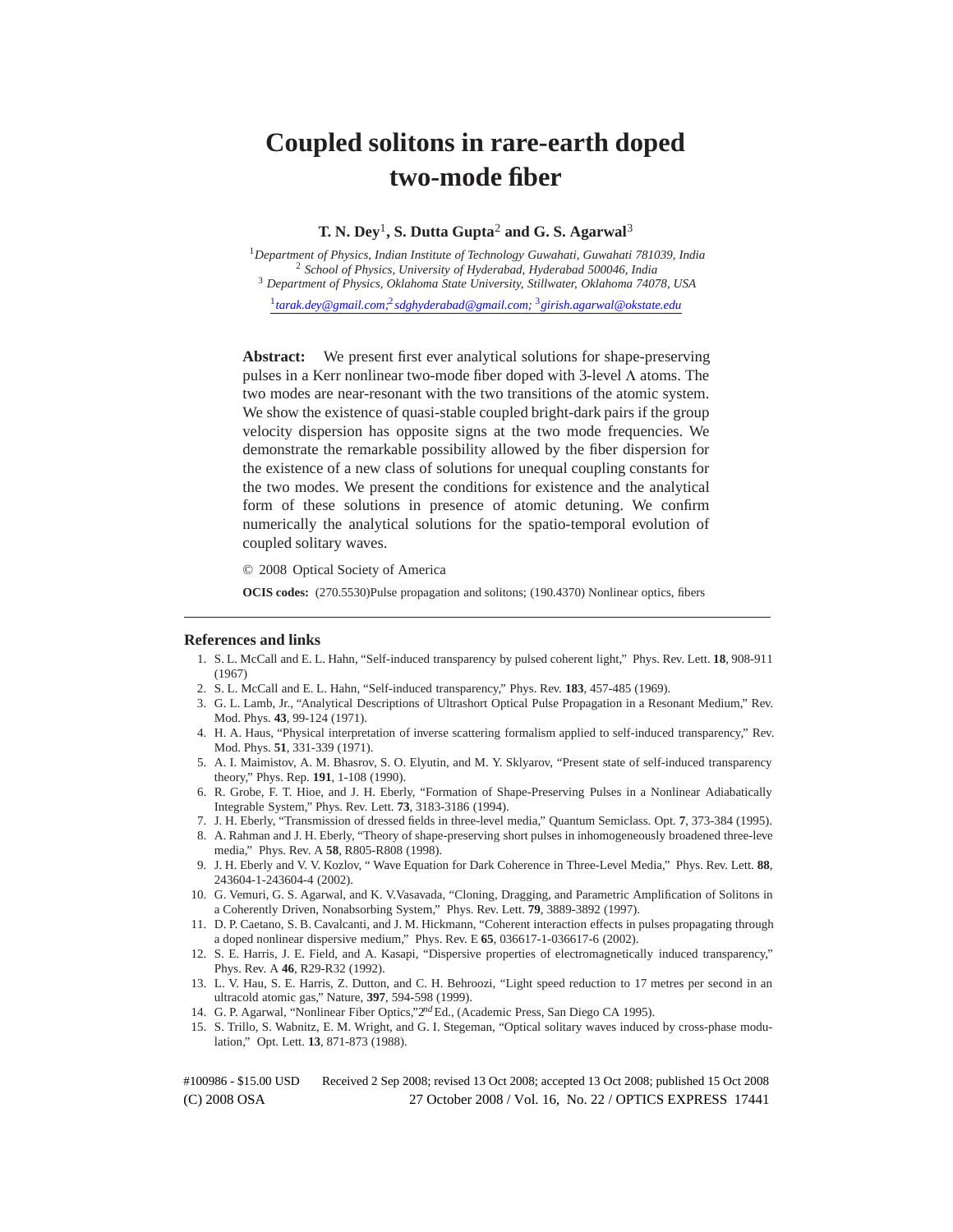- 16. Q. Yang, J. T. Seo, B. Tabibi and H. Wang, "Slow Light and Superluminality in Kerr Media without a Pump," Phys. Rev. Lett. **95**, 063902-1-063902-4 (2005).
- 17. M. Nakazawa, E. Yamada, and H. Kubota, "Coexistence of self-induced transparency soliton and nonlinear Schrdinger soliton," Phys. Rev. Lett. **66**, 2625-2628 (1991).
- 18. M. Nakazawa, E. Yamada, and H. Kubota, "Coexistence of a self-induced-transparency soliton and a nonlinear Schrdinger soliton in an erbium-doped fiber," Phys. Rev. A **44**, 5973-5987 (1991).
- 19. M. Nakazawa, Y. Kimura, K. Kurokawa, and K. Suzuki, "Self-induced-transparency solitons in an erbium-doped fiber waveguide," Phys. Rev. A **45**, R23-R26 (1992).
- 20. S. Ghosh, J. E. Sharping, D. G. Ouzounov, and A. L. Gaeta, "Resonant Optical Interactions with Molecules Confined in Photonic Band-Gap Fibers," Phys. Rev. Lett. **94**, 093902-1-093902-4 (2005).
- 21. S. Ghosh, A. R. Bhagwat, C. K. Renshaw, S. Goh, A. L. Gaeta, and B. J. Kirby, "Low-Light-Level Optical Interactions with Rubidium Vapor in a Photonic Band-Gap Fiber," Phys. Rev. Lett. **97**, 023603-1-023603-4 (2006).

## **1. Introduction**

Coherent pulse propagation in atomic media has been one of the central issues of quantum optics since the pioneering work of McCall and Hahn [1, 2] on self induced transparency (SIT). Initial studies on SIT focused on shape preserving pulses (e.g., solitons) in resonant two-level systems [3, 4, 5]. A generalization to two pulses with frequencies tuned to the respective transitions of a 3-level  $\Lambda$  system led to the discovery of adiabatons [6]. These were shown to be extremely sensitive to the input conditions. A thorough investigation of two pulse propagation in three level systems demonstrating the *sech* and *tanh* pulse pairs, was carried out by Eberly and coworkers [7, 8, 9]. Efforts were made to extend the area theorem to three level systems [9]. Soliton cloning and dragging using two lasers on the two transitions of a  $\Lambda$  system was another interesting discovery [10]. Soliton cloning in a three level system coupled to a two-mode fiber was investigated numerically [11]. Electromagnetically induced transparency (EIT) in three level systems opened the floodgates for unprecedented control on pulse velocity, with tremendous potentials for quantum information and many other applications [12, 13]. Slowing down and storing robust objects like solitons by manipulating the dispersion in the atomic systems is now an open possibility. In a somewhat different context, mainly for the demands of long-haul communication industry, solitons in Kerr nonlinear fibers were studied extensively [14]. The existence of these solitons in a non-resonant nonlinear system depends on a fine balance between nonlinearity and dispersion. The dynamics of such solitons are governed by the nonlinear Schrödinger equation (NLS). Note that the physical origin of shape preserving pulses in this case is quite different from that of resonant nonlinearities, which is reflected by the fact that SIT-solitons are described by sine-Gordon equation. In the context of NLS-solitons there have been generalizations to two modes as well [15]. These could be the two modes of two adjacent single mode fibers or the two orthogonal modes of a birefringent fiber. With opposing character of dispersion at the two mode frequencies, the system is known to possess coupled bright-dark states [15]. Issues like control of pulse velocity in systems with non-resonant nonlinearity were also addressed [16]. Delay and advancement of long pulses were observed experimentally. Delay of pulses were shown to be controllable by means of nonlinear coupling between different frequency components in a temporally nonlocal Kerr medium [16].

Considering the fact that research has progressed so much on the above two types of nonlinearity (i.e., resonant and non-resonant) separately, there is a need to combine the expertise and extract the best from each. Perhaps the first attempt was made by Nakazawa *et al.*, who showed that both SIT and NLS solitons can coexist in a medium which has both types of nonlinearity [17, 18, 19]. Such a situation will typically correspond to a nonlinear fiber doped with, say, rare earth materials. The urgency of such research can be appreciated easily in the light of some very recent experiments involving EIT phenomena in a fiber geometry [20, 21]. The advantages of using the fiber leading to large optical depth and tighter confinement of the field, and hence

(C) 2008 OSA 27 October 2008 / Vol. 16, No. 22 / OPTICS EXPRESS 17442 #100986 - \$15.00 USD Received 2 Sep 2008; revised 13 Oct 2008; accepted 13 Oct 2008; published 15 Oct 2008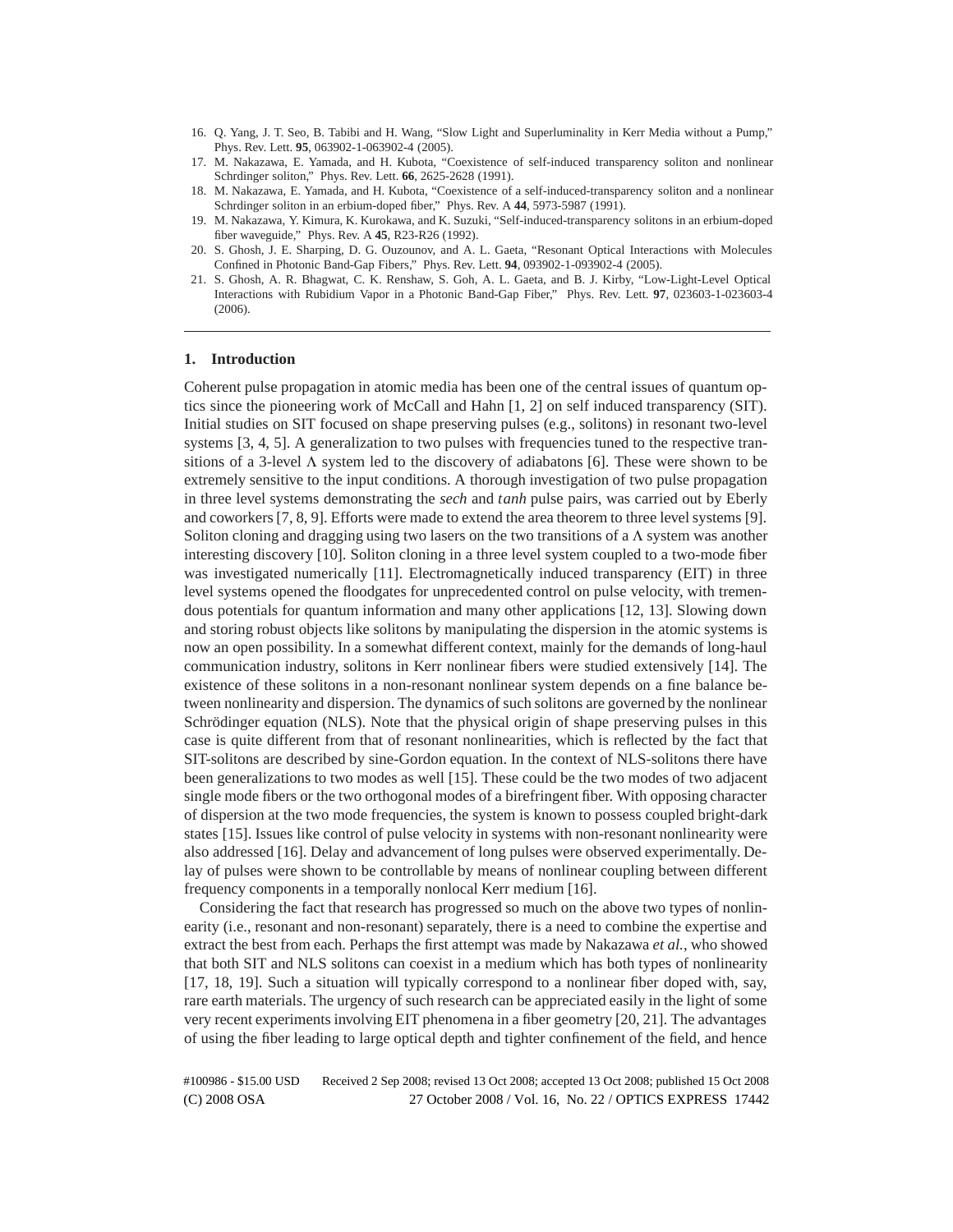

Fig. 1. The schematics of three level Λ system interacting with two fields corresponding to Rabi frequencies 2G and 2g, respectively. The single photon detuning is denoted by Δ.

power densities, are obvious. An optical depth in excess of 2000 was reported in a system where a photonic band gap fiber was used, which had the Rb atoms released by light-induced atomic desorption [21]. The tight confinement of the field allowed to have ultralow-level nonlinear optical interaction with control field powers at nano-watt regime.

Keeping in view the recent experiments and the theoretical trends, we focus on a two-mode fiber, doped with three level  $\Lambda$  atoms. The two modes are assumed to be near-resonant with the two relevant transitions of the  $\Lambda$  system (see Fig.1). To the best of our knowledge, such a system has not been probed for stable propagation of pulse pairs. We derive first ever analytical solutions for the combined effects of three level resonant nonlinearities and the non-resonant nonlinearities of the fiber. We thus considerably extend known works on solitons in three level systems and in fibers [7, 8, 15]. We show that the analytical solutions in the form of solitary waves are possible even in presence of finite detuning. We make several important observations. Fiber parameters, namely the group velocity dispersion (GVD), determines the stability aspects of the pulse pair, while their delay is governed mainly by the 3-level system. We also predict a new class of solutions with allowance for a frequency shift. These solutions are characterized by a group velocity, tunable by the GVD of the fiber. Most of the results are presented in analytical form, while the stability aspects are studied by direct integration of the propagation equations. We show that quasi-stable propagation of bright-dark pair of solitons is possible if the modes are chosen on the positive and negative sides of null group velocity dispersion. We also look at the various limiting cases in order to recover the earlier known results.

The organization of the paper is as follows. In section II we present the mathematical formulation and the analytical results. We also derive the conditions under which such solutions exist. Section III gives the results of numerical integration of coupled atom-field system, focusing on the stability aspects of the solutions of section II. Finally, in conclusions, we summarize the main results.

#### **2. Mathematical formulation**

We consider a Kerr-nonlinear two-mode fiber doped with 3-level Λ− atoms as shown in Fig. 1. Many of the rare earth elements can well be approximated by a  $\Lambda$  – system, while the two modes of the fiber could be the orthogonally polarized modes of a birefringent fiber. The two modes of the fiber, assumed to be near-resonant with the transition  $|1\rangle \leftrightarrow |2\rangle$  and  $|1\rangle \leftrightarrow |3\rangle$ , respectively, are defined as

$$
\vec{E}_i(z,t) = \vec{\mathcal{E}}_i(z,t) \; e^{-i(\omega_i t - k_i z)} + c.c, (i = 1,2). \tag{1}
$$

Here  $\vec{\mathcal{E}}_i$  is the slowly varying envelope,  $\omega_i$  is the carrier frequency, and  $k_i$  is the wave number of the respective field. We use the Schrödinger formalism for the medium to describe dynamics of population and polarization of the atoms. The probability amplitudes  $\mathcal{C}_i(z,t)$  of the atomic

(C) 2008 OSA 27 October 2008 / Vol. 16, No. 22 / OPTICS EXPRESS 17443 #100986 - \$15.00 USD Received 2 Sep 2008; revised 13 Oct 2008; accepted 13 Oct 2008; published 15 Oct 2008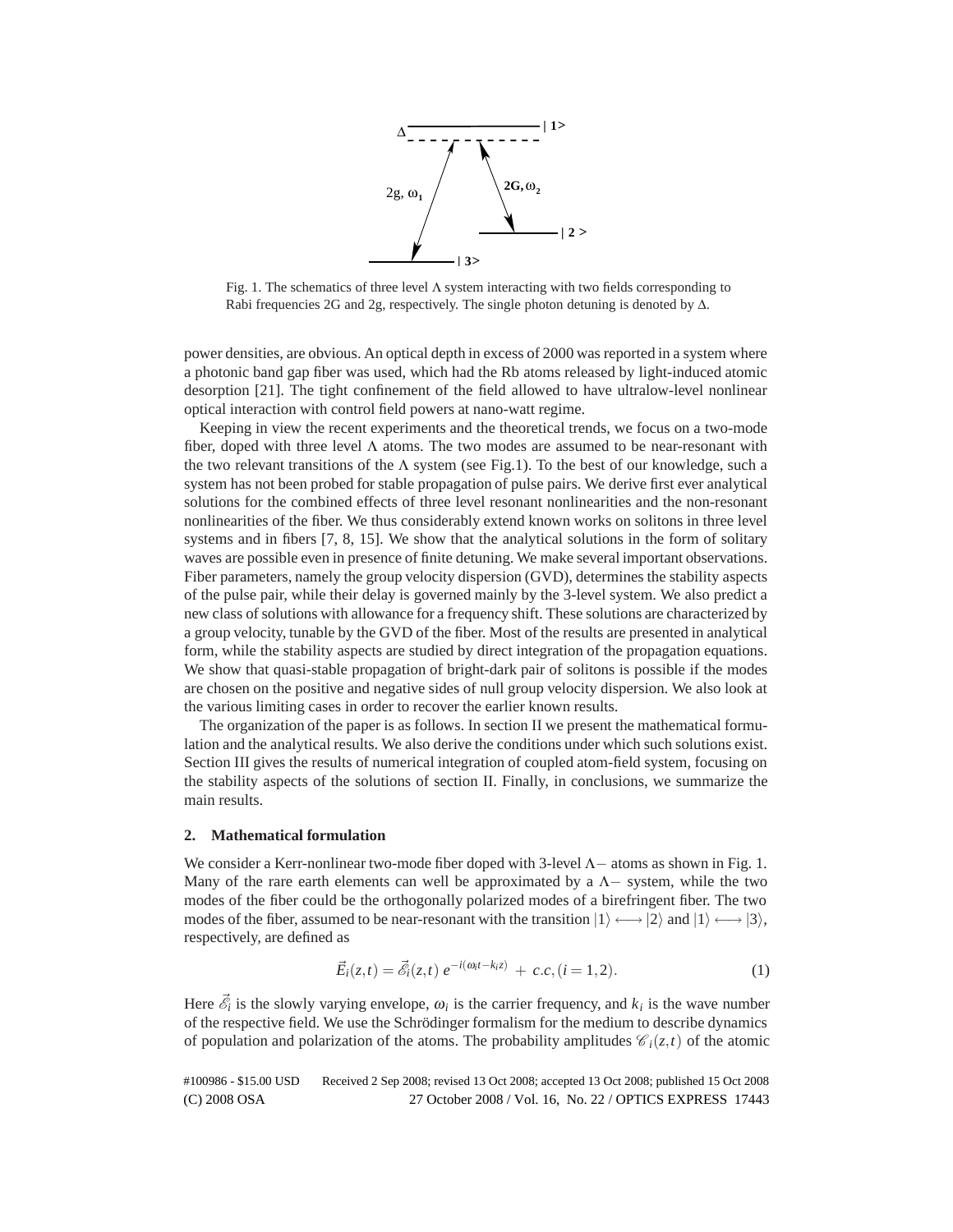levels  $|i\rangle$  for the  $\Lambda$ -system within the rotating wave approximation can be written as

$$
\begin{array}{rcl}\n\dot{\mathscr{C}}_1 & = & -i\Delta\mathscr{C}_1 + iG\mathscr{C}_2 + ig\mathscr{C}_3 \,, \\
\dot{\mathscr{C}}_2 & = & iG^*\mathscr{C}_1 \,, \\
\dot{\mathscr{C}}_3 & = & i\dot{g}^*\mathscr{C}_1 \,,\n\end{array} \tag{2}
$$

where dot denotes ∂/∂*t*. The Rabi frequencies 2*g* and 2*G* for the two field modes are related to the slowly varying amplitudes of  $\vec{\mathcal{E}}_1$  and  $\vec{\mathcal{E}}_2$  according to the relations

$$
2g = \frac{2\vec{d}_{13} \cdot \vec{\mathscr{E}}_1}{\hbar}, \quad 2G = \frac{2\vec{d}_{12} \cdot \vec{\mathscr{E}}_2}{\hbar}, \tag{3}
$$

where  $\vec{d}_{ij}$  represents the transition dipole moment matrix element. The single photon detuning is denoted by Δ. The induced atomic polarization related to the atomic transition between levels  $|1\rangle$  and  $|2\rangle$  is described by

$$
\vec{\mathscr{P}} = [\chi^{(1)} + \chi^{(3)} (|\mathscr{E}_1|^2 + 2|\mathscr{E}_2|^2)] \vec{\mathscr{E}}_1
$$
\n(4)

where the quantities  $\chi^{(1)}$  and  $\chi^{(3)}$  are known to be the linear and third-order non-linear optical susceptibilities respectively. The first term in the round bracket is responsible for self phase modulation (SPM) and the second term leads to cross-phase modulation (XPM). The polarization  $\mathscr{\vec{P}}$  is a slowly varying function of both space and time coordinates because of the dependence on the slowly varying parameter  $\vec{\mathcal{E}}_1$ . We use the nonlinear Schrödinger's equations(NLS) to obtain the spatiotemporal evolutions of the light pulses through a doped nonlinear dispersive medium. Taking slowly varying envelop approximation and converting the equation for the Rabi frequencies of the field, we obtain

$$
\frac{\partial g}{\partial z} = -i\beta_1 \frac{\partial^2 g}{\partial t^2} + i\gamma_1 (|g|^2 + 2|G|^2)g + i\eta_1 \mathcal{C}_3^* \mathcal{C}_1 \tag{5}
$$

$$
\frac{\partial G}{\partial z} = -i\beta_2 \frac{\partial^2 G}{\partial t^2} + i\gamma_2 (|G|^2 + 2|g|^2)G + i\eta_2 \mathcal{C}_2^* \mathcal{C}_1,
$$
\n(6)

where  $\eta_i$  determines the coupling to the atomic system for the *i*-th mode

$$
\eta_i \approx \eta = \frac{4\pi \mathcal{N}\omega_i |d|^2}{c\hbar}, \ (i = 1, 2). \tag{7}
$$

In Eqs.(5-6),  $\beta_i$ , *i* = 1,2 represents the group velocity dispersion,  $\gamma_i$ , *i* = 1,2 denotes the Kerr nonlinearity. Note that  $\gamma_1$  and  $\gamma_2$  can differ because of dispersion. Let us show how the various limiting cases (earlier know results) can be recovered from our general equations. SIT solitons of McCall and Hahn [1, 2] can be recovered by setting  $\beta_i = \gamma_i = G = 0$  in Eqs. (2) and (5). The SIT-NLS solitions of Nakazawa *et al.* [17] can be obtained by setting *G* to be zero, reducing the problem to one of single mode of the fiber interacting with a resonant two-level system. It is also clear from Eqs. (5) and (6) that one would recover the case considered by Trillo *et al* [15] by setting both the  $\eta$ 's to be zero. We use all these limiting cases as checks of correctness of our numerical code (see section III below).

Since both the bare fiber and the bare 3-level system allow for *sech*-*tanh* pairs of pulses  $[7, 8, 15]$ , we use the following ansatz for the solution of Eqs. $(2)$ , $(5)$  and  $(6)$ .

$$
g = A \operatorname{sech}(Kz - \frac{t}{\sigma})e^{i(p_1z - \Omega_1t)} \tag{8}
$$

$$
G = B \tanh(Kz - \frac{t}{\sigma})e^{i(p_2z - \Omega_2 t)}
$$
\n(9)

(C) 2008 OSA 27 October 2008 / Vol. 16, No. 22 / OPTICS EXPRESS 17444 #100986 - \$15.00 USD Received 2 Sep 2008; revised 13 Oct 2008; accepted 13 Oct 2008; published 15 Oct 2008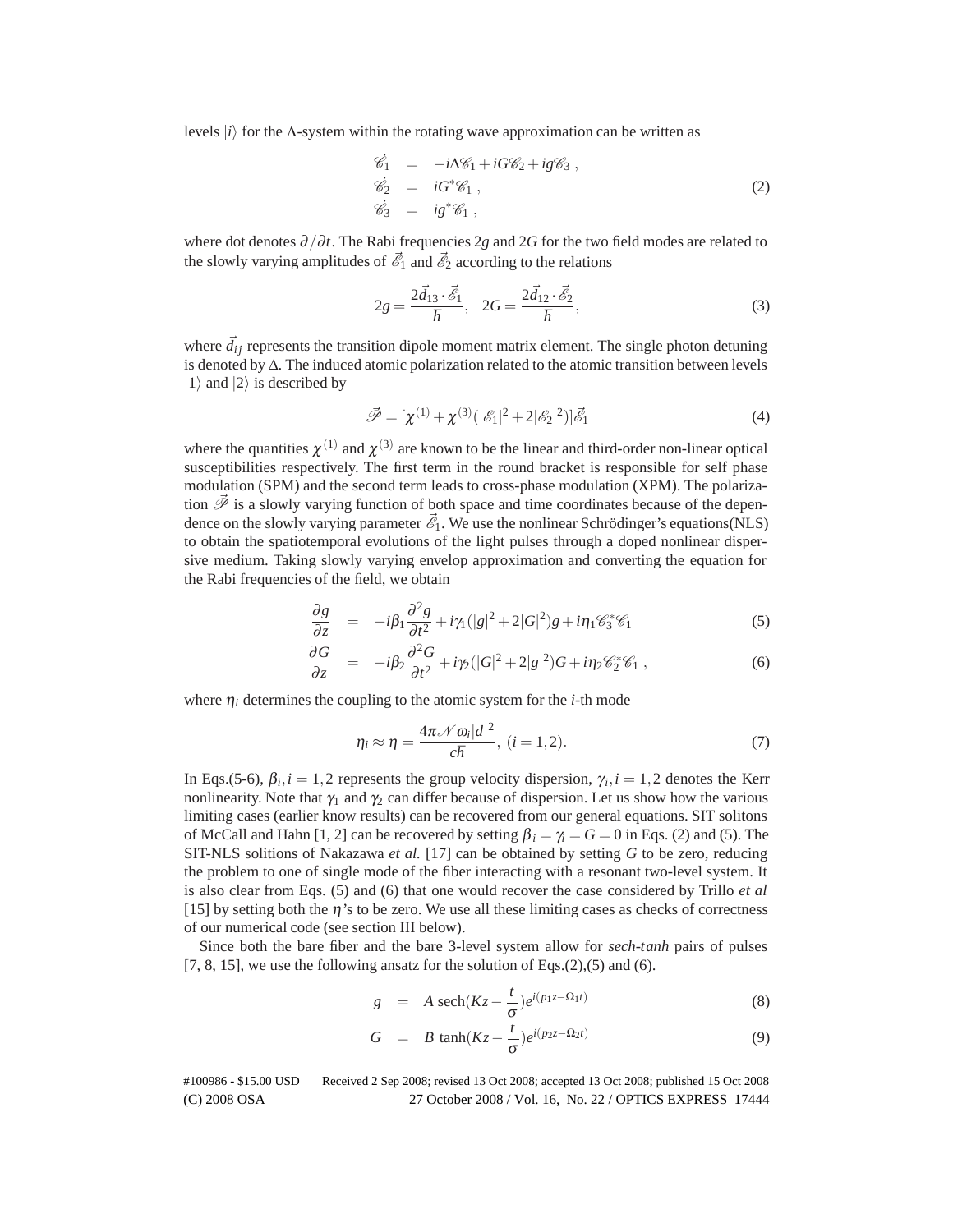$$
\mathscr{C}_1 \sim e^{-i\Omega_1 t} \tag{10}
$$

$$
\mathscr{C}_2 \sim e^{-i(\Omega_1 - \Omega_2)t} \tag{11}
$$

$$
\mathcal{C}_3 = \alpha \tanh(Kz - \frac{t}{\sigma}) + (1 - \alpha) \tag{12}
$$

In the above equations  $\sigma$  determines the temporal width of the pulse and  $1/(K\sigma)$  gives the envelope velocity in the moving frame. The other constants are to be determined in a selfconsistent fashion. The expression of  $\mathcal{C}_3$  is chosen in such way that, in the remote past, all the population is in the ground state. Note that in contrast to Refs.[7, 8], we have allowed for the frequency shifts  $\Omega_{1,2}$ . The choice of the temporal exponential factors in Eqs. (8)-(11) is obvious and leads to the cancellation of explicit time dependence except for a problematic term  $i(\Omega_1-\Omega_2)$  in  $\mathcal{C}_2$  arising from Eq.(2). This term can be eliminated under the condition  $\Omega_1 = \Omega_2$ . Henceforth, we will assume that the frequency shifts are identical for both the fiber modes, *i.e.*,  $\Omega_1 = \Omega_2 = \Omega$ . Under such constraints the expressions for the amplitudes  $\mathcal{C}_1$  and  $\mathcal{C}_2$  can be written as

$$
\mathscr{C}_1 = \left(\frac{i\alpha}{A\sigma}\right) \operatorname{sech}(Kz - \frac{t}{\sigma})e^{i(p_1z - \Omega t)} \tag{13}
$$

$$
\mathcal{C}_2 = \left(-\frac{\alpha B}{A}\right) \operatorname{sech}(Kz - \frac{t}{\sigma})e^{i(p_1 - p_2)z} \tag{14}
$$

The solutions (8), (9), (12-14) are then substituted in Eqs. (2), (5), (6) and coefficients for *Sech*, *Tanh* and *SechTanh* are then collected yielding the self-consistency relations. The Bloch part yields the following two relations

$$
i(1-\alpha) = \frac{\alpha(\Omega-\Delta)}{A^2\sigma} \tag{15}
$$

$$
A^2 - B^2 = \frac{1}{\sigma^2} \tag{16}
$$

The Eq. (15) gives relation between  $\alpha$  and  $\Delta$  as follows:

$$
\alpha = \frac{A^2 \sigma^2}{A^2 \sigma^2 + i(\Delta - \Omega)\sigma},\tag{17}
$$

The coupled nonlinear Schrödinger part yields the following set of equations

$$
p_1 = \frac{|\alpha|^2 \eta_1 (\Delta - \Omega)}{A^4 \sigma^2} + 2B^2 \gamma_1 + \beta_1 (\Omega^2 - \frac{1}{\sigma^2})
$$
\n(18)

$$
p_2 = \gamma_2 B^2 + \beta_2 \Omega^2 \tag{19}
$$

$$
K = \frac{\eta_1 |\alpha|^2}{\sigma A^2} + \frac{2\beta_1 \Omega}{\sigma} = \frac{\eta_2 |\alpha|^2}{\sigma A^2} + \frac{2\beta_2 \Omega}{\sigma}
$$
(20)

$$
\frac{2\beta_1}{\gamma_1 \sigma^2} + (A^2 - 2B^2) = 0 \tag{21}
$$

$$
\frac{2\beta_2}{\gamma_2 \sigma^2} + (2A^2 - B^2) = 0
$$
\n(22)

In writing Eq. (18) we made use of Eq. (15). Equation(20) easily leads to the constraint

$$
\frac{|\alpha|^2}{A^2}(\eta_1 - \eta_2) + 2\Omega(\beta_1 - \beta_2) = 0.
$$
 (23)

(C) 2008 OSA 27 October 2008 / Vol. 16, No. 22 / OPTICS EXPRESS 17445 #100986 - \$15.00 USD Received 2 Sep 2008; revised 13 Oct 2008; accepted 13 Oct 2008; published 15 Oct 2008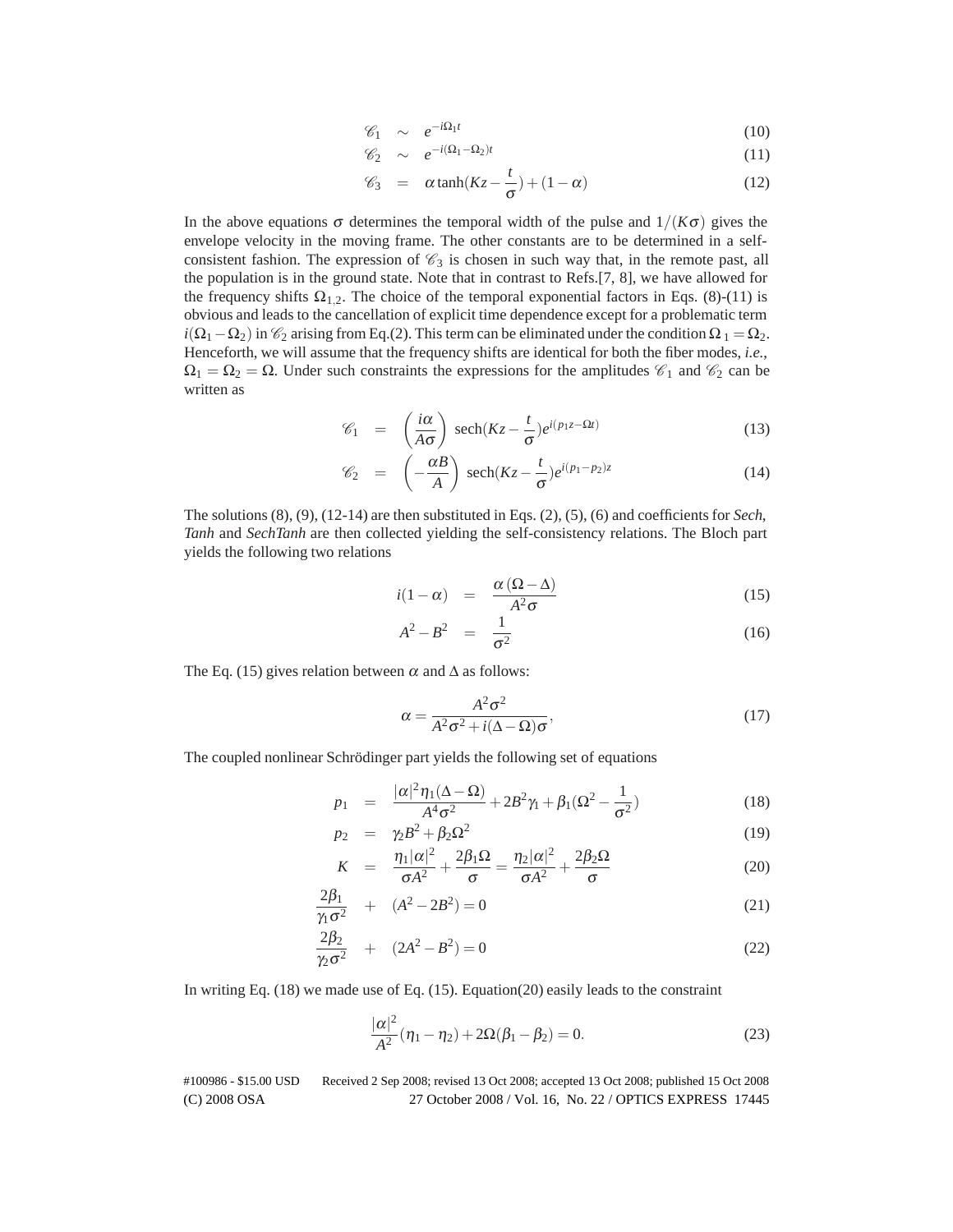It will be shown later that for stable propagation of pulse pairs, it is essential that  $\beta_1 \neq \beta_2$ , and thus  $Ω$  can be evaluated using Eq. (23) as

$$
\Omega = \frac{\frac{|\alpha|^2}{A^2}(\eta_2 - \eta_1)}{2(\beta_1 - \beta_2)}.
$$
\n(24)

Equations (21), (22) and (16) lead to the important relation

$$
3 + \frac{2\beta_1}{\gamma_1} + \frac{2\beta_2}{\gamma_2} = 0.
$$
 (25)

Equation(25) is one of the central results that should be satisfied by the nonlinearity and dispersion in the medium at the two mode frequencies. We show in the next section that this condition can be satisfied with the same or opposite signs of group velocity dispersion. One of these solutions is quasi-stable against modulational instability while the other breaks down quickly.

A close inspection of the argument of the pulse envelopes leads easily to the following relation satisfied by the group velocity  $v_g$ 

$$
\frac{c}{v_g} - 1 = K\sigma c = \frac{\eta_1 \sigma^2 (A\sigma)^2 c}{(A\sigma)^4 + (\Delta\sigma - \Omega\sigma)^2} + 2\beta_1 \Omega c.
$$
 (26)

It is clear from Eq. (26) that for  $\eta_1 = \eta_2 = \eta$  (leading to  $\Omega = 0$ ), large detuning (diminishing 3-level effect) leads to  $v_g \rightarrow c$ , which holds for bare fiber. The other extreme, namely  $\Delta = 0$ , reproduces the result of Eberly for perfect resonance  $c/v_g = 1+c\eta/A^2$  [7]. It should be noted that for  $\eta_1 \neq \eta_2$ , and hence  $\Omega \neq 0$ , the group velocity gets affected by the fiber GVD  $\beta$ .

We now demonstrate how the results of Nakazawa *et al.* [17, 18] can be recovered from our general results. This case along with few other limiting cases are discussed below in the context of testing our numerical code. We set  $G = 0$  and  $\eta_2 = 0$ ,  $\eta_1 = \eta$ ,  $\beta_1 = \beta$  in order to recover the coexistence of SIT-NLS solitons. This yields the following conditions

$$
A^{2}\sigma^{2} = 1, \quad 1 + \frac{2\beta}{\gamma} = 0.
$$
 (27)

The conditions (27) along with the limiting forms of the solutions for  $g, \mathcal{C}_1$  and  $\mathcal{C}_3$  agree well with those of Nakazawa *et al.* Further, at perfect resonance  $(\Delta = 0)$  for  $\Omega = 0$ , one has simple relations for the parameters

$$
\alpha = 1, \quad K = \eta \sigma, \quad p = -\beta/\sigma^2. \tag{28}
$$

#### **3. Numerical results and discussion**

In this section we present the numerical results by integrating the full set of coupled Bloch Eqs. (2) and NLS Eqs. (5) and (6) with the following scalings

$$
\tau = \frac{t}{\sigma} - Kz, \ \zeta = \frac{z}{z_0}, \ z_0 = \frac{\pi \sigma^2}{2\beta_2}.
$$

We use a combination of the Runge-Kutta method and split operator method to simulate the spatiotemporal evolution of the optical pulses to delineate the effect of both resonant and nonresonant nonlinearity of the medium. We use initial conditions given by our analytical solutions to check their stability. The atomic system is assumed to be prepared in the ground state.

(C) 2008 OSA 27 October 2008 / Vol. 16, No. 22 / OPTICS EXPRESS 17446 #100986 - \$15.00 USD Received 2 Sep 2008; revised 13 Oct 2008; accepted 13 Oct 2008; published 15 Oct 2008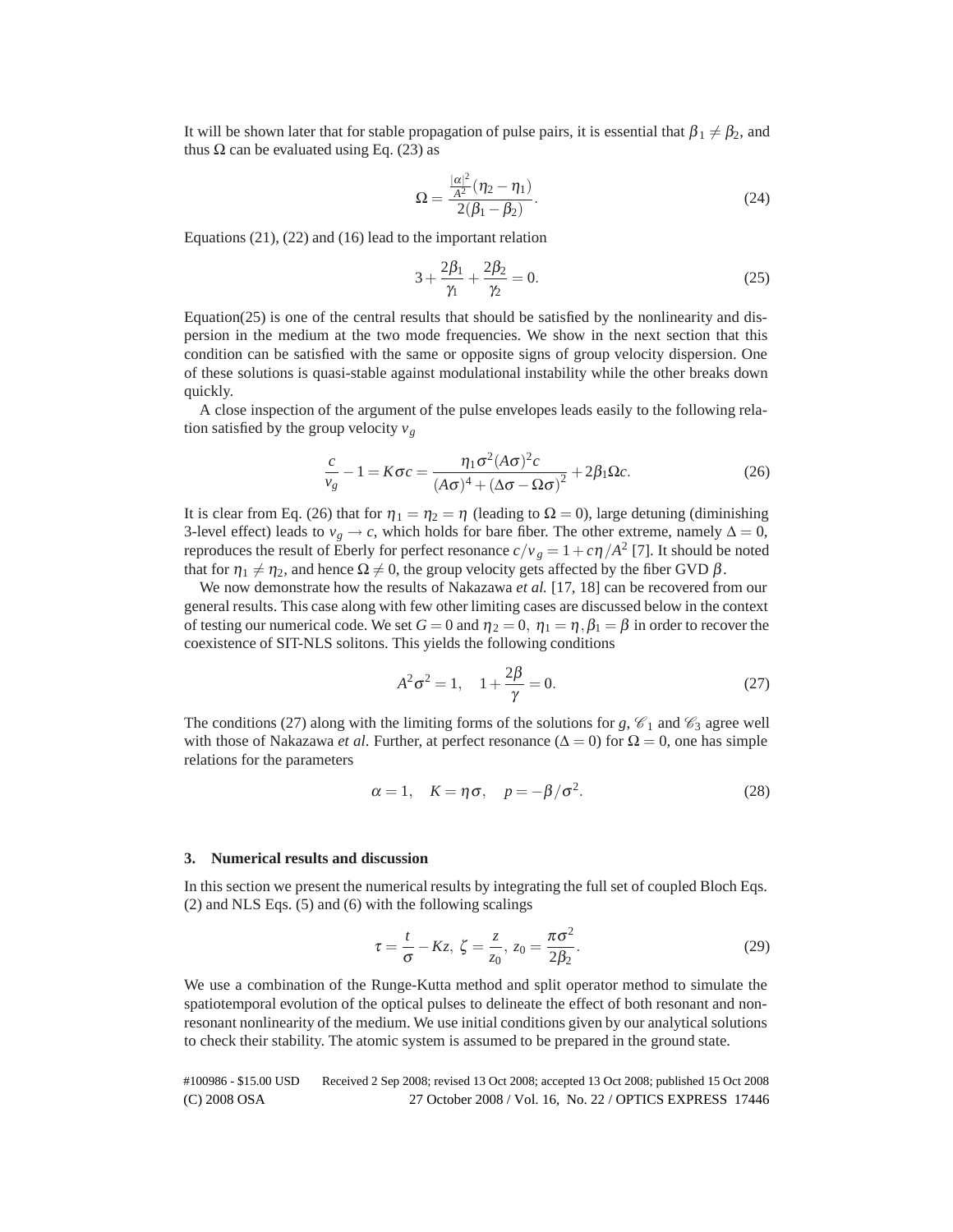

Fig. 2. (a) Propagation of the *sech* pulses with an area  $2\pi$  at different propagation distances in a single mode fibre coupled with resonant nonlinearity. The Fig. 2(b) shows the breakup of a pulse with area  $4\pi$  into two pulses with area  $2\pi$ . The different parameters used in the numerical simulation are as follows: group velocity dispersion  $\beta_1 = -0.5$  and Kerr nonlinearity  $\gamma_1 = 1$ .

Before we present the numerical results, a discussion of parameters leading to coupled solitons in a medium with both resonant and non-resonant nonlinearity would be in place. It was shown by the Nakazawa *et al.* that choosing a realistic system of a nonlinear fiber, doped with rare earth materials for the coexistence of SIT and NLS solitons is extremely difficult [17, 18]. The difficulty is associated with the fact that the power requirement for the  $N=1$  solitons for the two cases differ by orders of magnitude. Hence, in their experiment the NLS soliton was suppressed by choosing the fiber mode with null GVD [19]. We do not offer any resolution of this problem and use heuristic parameter values. Although our choice of parameters is somewhat away from those of available realistic fibers and rare earth atoms, our calculations reveal clearly the intricate interplay between the resonant and non-resonant nonlinearities. The presence of the fiber is shown to lead to hitherto unknown solutions for unequal couplings. Since we present analytical expressions for most of our results, the suitability of a given fiber or atomic species can be checked with further development of fiber and materials technology. In our numerical simulations, we consider the width of the pulse  $\sigma = 1$ . As a consequence of our choice of parameters, most of the results are in arbitrary units and they are suppressed in the plots.

In order to ensure the correctness of our numerical code, we first studied various limiting cases. We start with the standard SIT solitons of a two-level system and verify the stable propagation of a bright soliton with area  $2\pi$ , and break-up of a pulse with area  $4\pi$  into two  $2\pi$ solitons (results of simulation not shown). We next verify the case of nonlinear propagation of dark and bright solitons in two mode optical fibre [15] (not shown). The bright pulse can propagate without any distortion despite normal GVD, when it couples with the dark soliton with anomalous GVD through cross phase modulation. It is necessary to choose dark and bright solitons on the two sides of null group velocity dispersion for the stable solitons solutions.

As the other limiting case we studied the system investigated by Nakazawa *et el.*[18]. In Fig. 2 we have demonstrated the propagation dynamics of SIT-NLS soliton in a resonant dispersive medium in the presence of group velocity dispersion and self phase modulation. We show in Fig.2(a) the stable propagation of a  $2\pi$  SIT-NLS soliton. As can be seen from Fig.2(b), in conformity with the earlier results, the input soliton with area  $4\pi$  splits into two separate  $2\pi$ 

(C) 2008 OSA 27 October 2008 / Vol. 16, No. 22 / OPTICS EXPRESS 17447 #100986 - \$15.00 USD Received 2 Sep 2008; revised 13 Oct 2008; accepted 13 Oct 2008; published 15 Oct 2008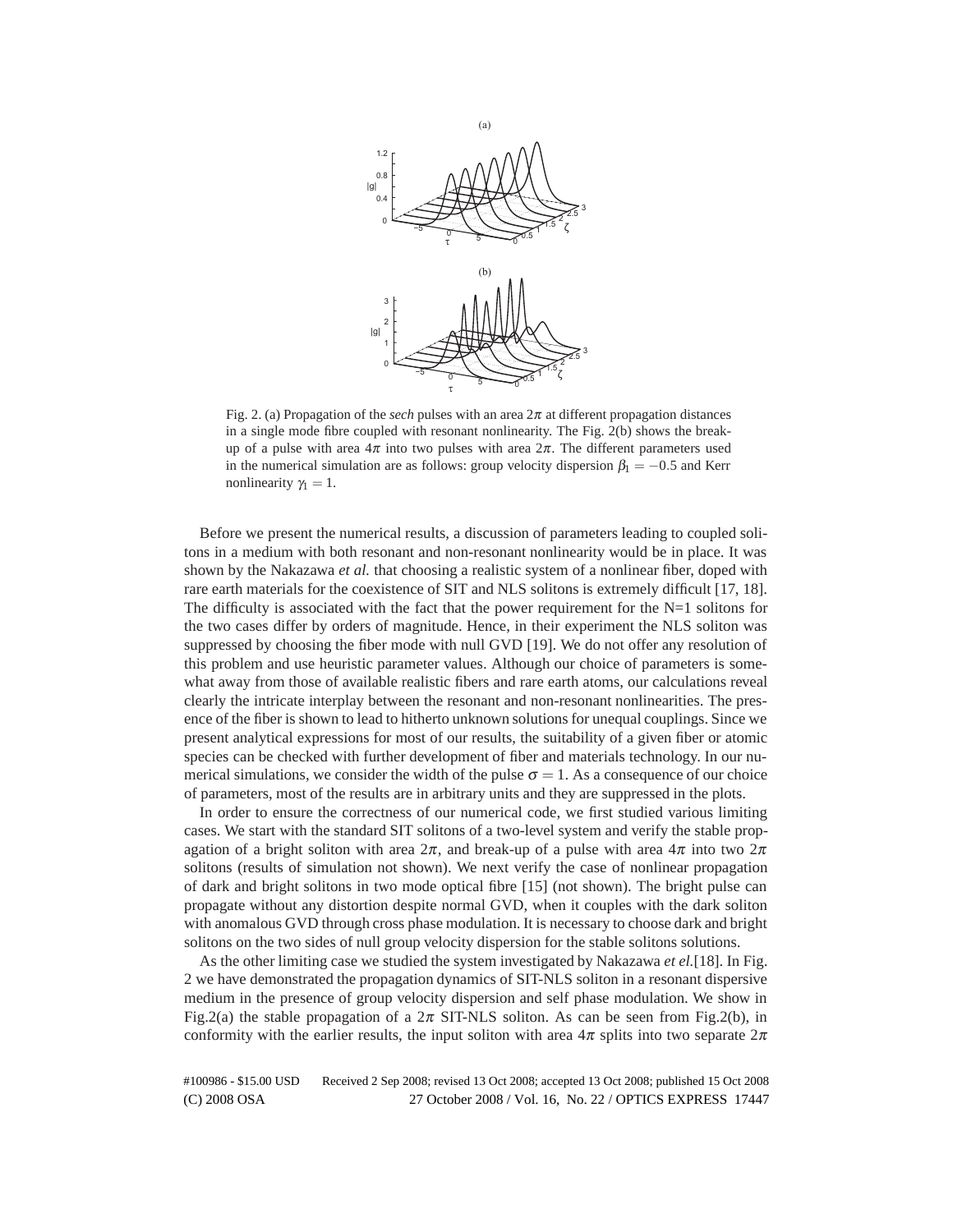

Fig. 3. Stable propagation of (a) bright and (b) dark solitons in a three level medium in presence of nonresonant nonlinearity and fiber dispersion. The different parameters are as follows: Input intensities  $A^2 = 4$ ,  $B^2 = 3$ , pulse width  $\sigma = 1$ , Kerr coefficient  $\gamma_1 = \gamma_2 = 1$ , group velocity dispersion parameter  $\beta_1 = 1.0$ ,  $\beta_2 = -2.5$ , coupling constant  $\eta_1 = \eta_2 = 1$ , single photon detuning  $\Delta \sigma = 0$ . Note the opposite signs of the GVD at the two mode frequencies.

solitons after traversing some distance into the medium. We next provide numerical results for the medium with competing resonant and non-resonant nonlinearities. Since distortionless propagation of the pulses is of utmost importance for any practical application, we first present the results pertaining to the stability of the pulses. In Fig.  $3(a)$  and  $3(b)$  we show the spatiotemporal evaluation of the bright and dark solitons for  $\eta_1 = \eta_2 = 1$  and  $\Delta \sigma = 0$ . We have chosen the intensities of input bright and dark pulses as  $A^2 = 4$  and  $B^2 = 3$ , respectively, such that they obey the self-consistency relation (16). Like in the case of Trillo *et al.* [15] we choose the group velocity dispersion of the bright and dark pulses above and below the null dispersion.



Fig. 4. Growth of instability for (a) bright and (b) dark solitons in a three level medium in presence of nonresonant nonlinearity and fiber dispersion. Parameters are the same as in Fig. 3, except that now group velocity dispersion  $\beta_1$  (=-0.25) and  $\beta_2$  (=-1.25) have the same sign.

(C) 2008 OSA 27 October 2008 / Vol. 16, No. 22 / OPTICS EXPRESS 17448 #100986 - \$15.00 USD Received 2 Sep 2008; revised 13 Oct 2008; accepted 13 Oct 2008; published 15 Oct 2008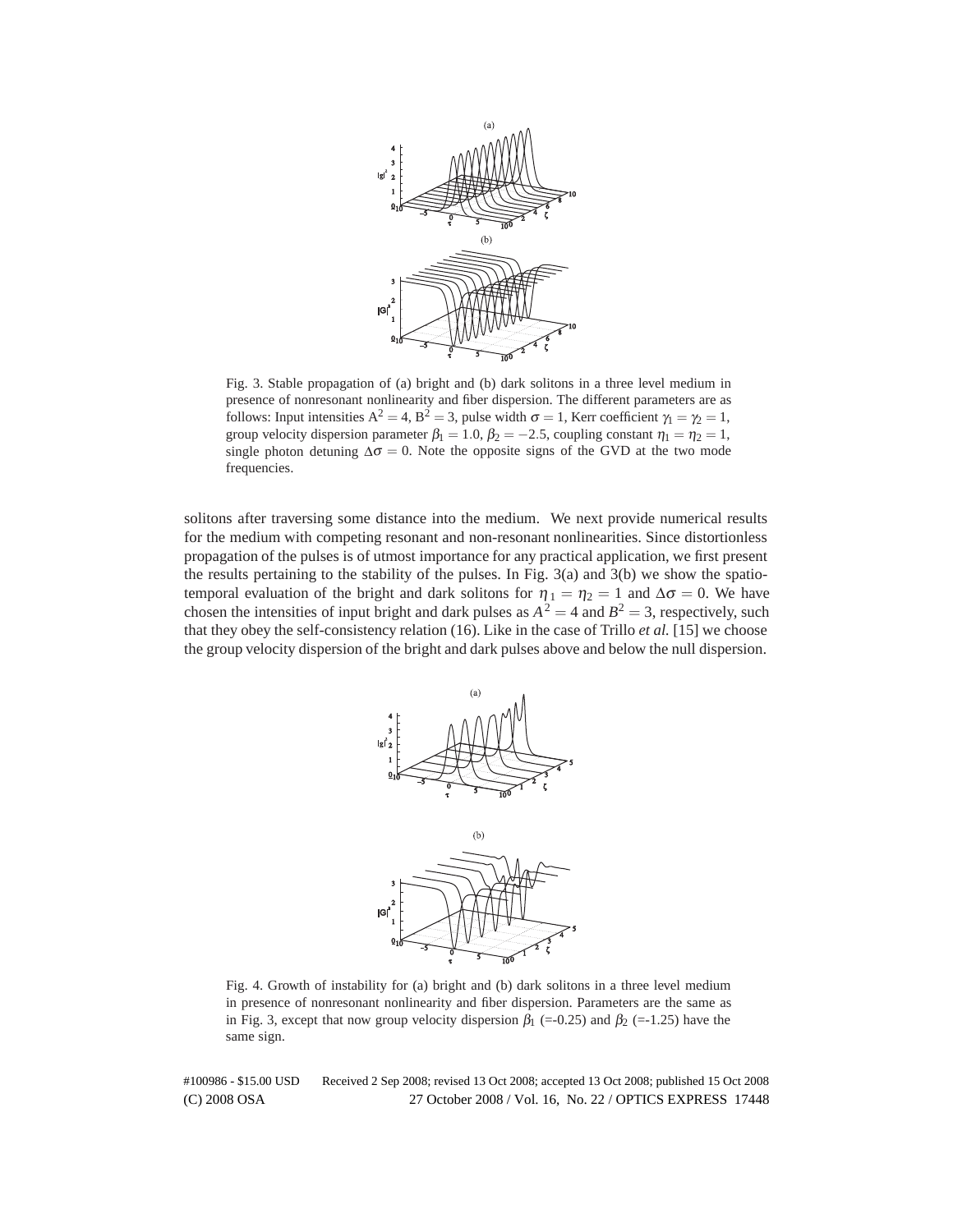

Fig. 5. Spatio-temporal evolution of the (a) bright and (b) dark solitons in (i) a two-mode fiber (solid curve), (ii) 3-level system (dashed-dot curves) and (iii) in a doped fiber (dotted curves). Cases (ii) and (iii) are plotted for  $\Delta \sigma = 0$  and 5, respectively. Case (ii) also corresponds to a doped fiber with  $\Delta \sigma = 0$ . The other parameters are as follows  $A^2 = 4$ ,  $B^2 = 3$ ,  $\sigma = 1$ ,  $\eta_1 = \eta_2 = 1$ ,  $\beta_1 = 1$ ,  $\beta_2 = -2.5$ 

Keeping in mind condition (25), we have used  $\beta_1 = 1.0$  for the bright pulse and  $\beta_2 = -2.5$ for the dark pulse, respectively. It is clear from Fig. 3(a) that the bright soliton moves without any distortion even in normal dispersion regime. This quasi-stable bright soliton propagation is possible because it couples with dark soliton via the cross phase modulation. After sufficient propagation distances, the dark soliton starts showing signs of modulations instability. In order to highlight the need for choosing opposite character of GVD for the two modes for stable bright-dark pairs, we show in Fig. 4 the case where  $\beta_1$  and  $\beta_2$  were chosen to have the same sign, still consistent with Eq. (25). It is clear from the figure that both the constituents of the pair disintegrate after propagating short distances.

In order to appreciate the contributions of the constituent systems separately, and also to assess the effect of detuning, we undertake a detailed comparative study of the bare sytems (fiber and 3-level atoms) with the doped fiber. The results for the spatio-temporal evolution of the bright and dark pulses are shown in Figs. 5(a) and 5(b), respectively. The solid and the dashed-dot curves give the results for the bare fiber and a resonant ( $\Delta \sigma = 0$ ) 3-level system, respectively. In fact, the latter curves are identical with those for the fiber doped with perfectly resonant atoms. The results for finite detuning, namely  $\Delta \sigma = 5$  is intermediate between these two extremes (see dotted curves in Fig.5). For very large detuning, the doped fiber results are the same as those for the bare fiber. It is thus clear that the delay aspects of the pulses in the doped fiber is derived mainly from the strong dispersion in the atomic dopants. All these conclusions are consistent with Eq.(26).

As mentioned earlier, for  $\eta_1 \neq \eta_2$ , the fiber GVD can modify the group delay. This is shown in Fig.6 where we have plotted  $K\sigma (= 1/v_g-1/c)$  as a function of the normalized detuning  $\Delta\sigma$ for  $\eta_1 = 1$ , and for two values of  $\eta_2$ , namely,  $\eta_2 = 1$ (solid curve) and  $\eta_2 = 2$  (dashed curve). The plots are obtained by two different means, namely, (a) by direct integration and interpreting the location of the peaks as in Fig. 5(a) and (b) by using Eq. (26). Both these methods led to the same curves. The results for bare 3-level atoms with  $\eta_1 = 1, \eta_2 = 2$  is also given by the solid curve. Both these cases of bare 3-level system with unequal coupling constants and a doped

(C) 2008 OSA 27 October 2008 / Vol. 16, No. 22 / OPTICS EXPRESS 17449 #100986 - \$15.00 USD Received 2 Sep 2008; revised 13 Oct 2008; accepted 13 Oct 2008; published 15 Oct 2008